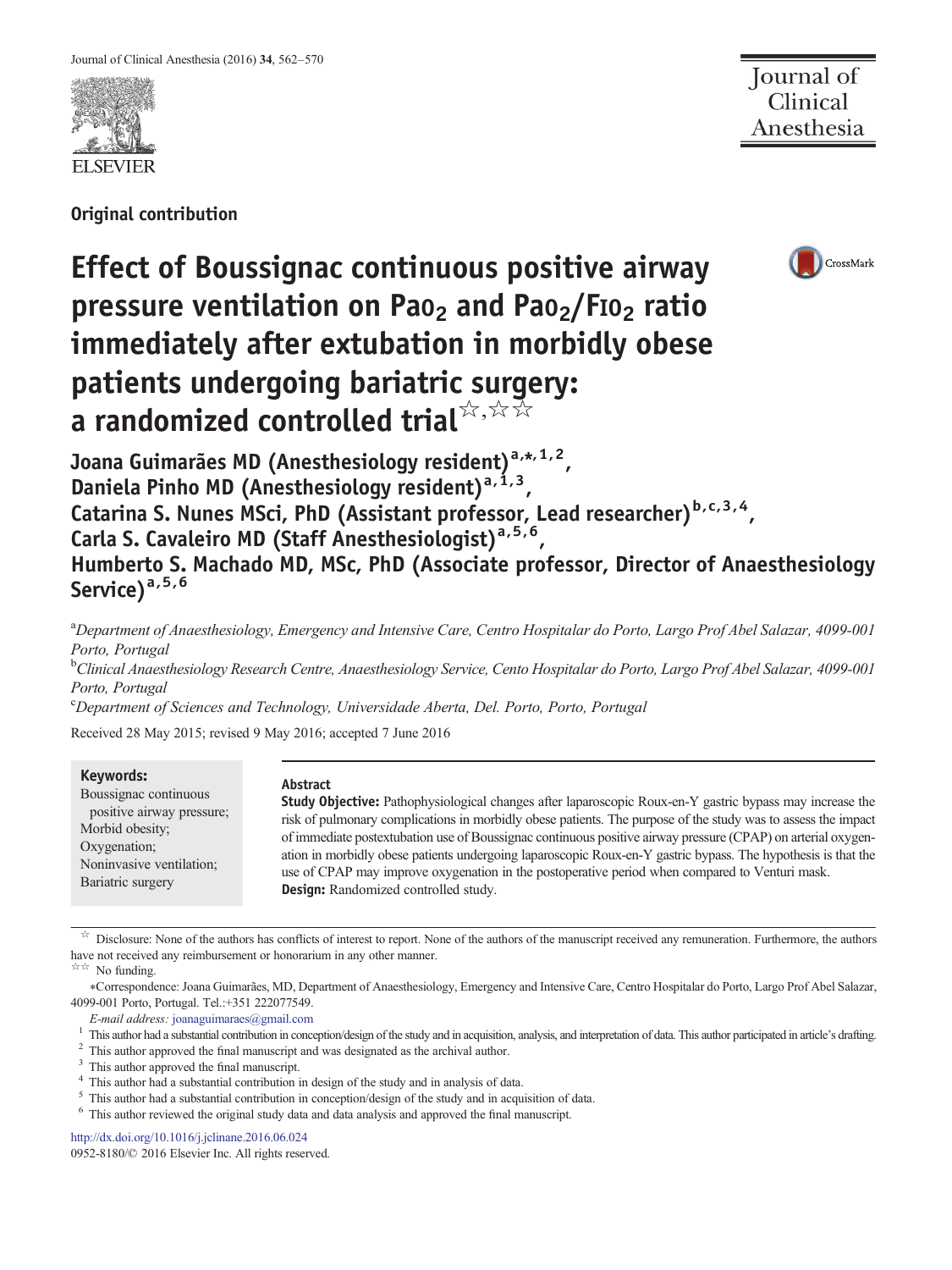Patients: Recruited morbidly obese adult patients undergoing laparoscopic Roux-en-Y gastric bypass. Interventions: Boussignac CPAP or Venturi mask was randomly applied immediately after extubation in the operating room and was maintained during the first 2 hours in the recovery room.

Measurements: PaO<sub>2</sub> and PaO<sub>2</sub>/fraction of inspired oxygen (FIO<sub>2</sub>) ratio values were measured preoperatively and at 1 (T1), 2 (T2), and 24 hours (T24) after extubation, through arterial blood samples. Secondary outcomes (spirometric parameters) were measured at the same periods. For comparison between groups, Student t test, Mann-Whitney U nonparametric test, and  $\chi^2$  test were used. Statistical significance is at  $P < .05$ . Main Results: Twenty-four patients were included, 12 in each group. There were no differences in preoperative evaluation. There were significant differences between groups in PaO<sub>2</sub> and PaO<sub>2</sub>/FIO<sub>2</sub> mean values at T1, T2, and T24, being superior in the Boussignac group. During the 24 hours postextubation, 9% of patients in the Boussignac group and  $50\%$  in the Venturi group had a Pa $o<sub>2</sub>$  less than 60 mm Hg in at least 1 of the evaluations. After extubation, a PaO2/FIO2 ratio value less than 300 was observed in all patients in the Venturi group and in 55% in Boussignac group in at least 1 of the evaluations. There were no differences in spirometric parameters between groups at T1, T2, and T24.

Conclusions: Application of Boussignac CPAP for 2 hours after extubation improved oxygenation but did not improve forced expiratory volume at 1 second and forced vital capacity.

© 2016 Elsevier Inc. All rights reserved.

# 1. Introduction

In 2012, the prevalence of obesity in individuals older than 18 years in Portugal was 19.9% for males and 19.8% for females [\[1\].](#page-7-0) Bariatric surgery has increased significantly playing an important role in the treatment of individuals with body mass index (BMI) greater than or equal to  $40 \text{ kg/m}^2$  or less than 35 kg/m<sup>2</sup> in the presence of morbidity. Morbid obesity has a negative impact in the respiratory physiology. It is associated with a decreased compliance of the lung and chest wall, increased airway resistance, decreased respiratory muscle strength, increased work of breathing, impaired ventilation/ perfusion ratio, and postoperative hypoxemia [\[2-4\].](#page-7-0) These physiologic changes are more significant due to general anesthesia and laparoscopic surgery [\[5,6\].](#page-8-0)

Ahmad et al [\[7\]](#page-8-0) found that morbid obesity per se, regardless of the presence of obstructive sleep apnea, was associated with increased risk of desaturation in the first 24 hours of the postoperative period.

The application of continuous positive airway pressure (CPAP) in the postoperative period seems to improve gas exchange in obese patients without increasing the risk of gastrointestinal anastomosis dehiscence [\[8,9\].](#page-8-0) The use of portable devices such as CPAP Boussignac may facilitate their implementation in the immediate postoperative period.

Gaszynski et al [\[10\]](#page-8-0) found that the use of Boussignac CPAP in the postoperative period of patients undergoing bariatric surgery improved oxygen arterial pressure  $(PaO<sub>2</sub>)$ . However, they used capillary blood gas analysis not arterial blood gas analysis. The oxygen inspired fraction  $(FIO<sub>2</sub>)$  was also different between the 2 groups.

More recently, in 2011, Wong et al [\[11\]](#page-8-0) investigated the effect of Boussignac CPAP vs Venturi mask applied during 1 hour after bariatric surgery. It was verified an improvement in the  $PaO<sub>2</sub>/FIO<sub>2</sub>$  ratio after 1 hour postextubation but no differences in the second hour. There were no differences between the 2 groups in forced expiratory volume at 1 second (FEV1) and forced vital capacity (FVC).

In this study, it was hypothesized that a longer duration of CPAP may lead to a more sustained improvement of oxygenation in the postoperative period. Setting the same  $F1O<sub>2</sub>$  in both groups will permit a more accurate comparison of PaO2.

The purpose of this study was to assess the impact of the use of Boussignac CPAP during 2 hours after extubation for improving  $PaO<sub>2</sub>$  and  $PaO<sub>2</sub>/FIO<sub>2</sub>$  ratio in morbidly obese patients submitted to laparoscopic gastric bypass surgery. As a secondary objective, we intend to evaluate if there are differences in spirometric parameters.

# 2. Methods

It was conducted an interventional, prospective, randomized and controlled study.

The study protocol was approved by the Health Ethics Committee (Chairperson Dr Luisa Bernardo) and the Department of Education, Training and Research of Centro Hospitalar do Porto and received institutional approval: N/REF.ª 278/ 13 (172-DEFI/228-CES). Trial registration: [Clinicaltrials.gov](http://Clinicaltrials.gov) under the identifier NCT 02297828.

Written informed consent was obtained by the investigator from eligible study participants the day before surgery.

## 2.1. Participants

Between October and November 2014, a total of 38 patients underwent laparoscopic bypass surgery in the Obesity Surgical Treatment Unit of the General Surgery Department of Centro Hospitalar do Porto, Portugal. Of them, 14 patients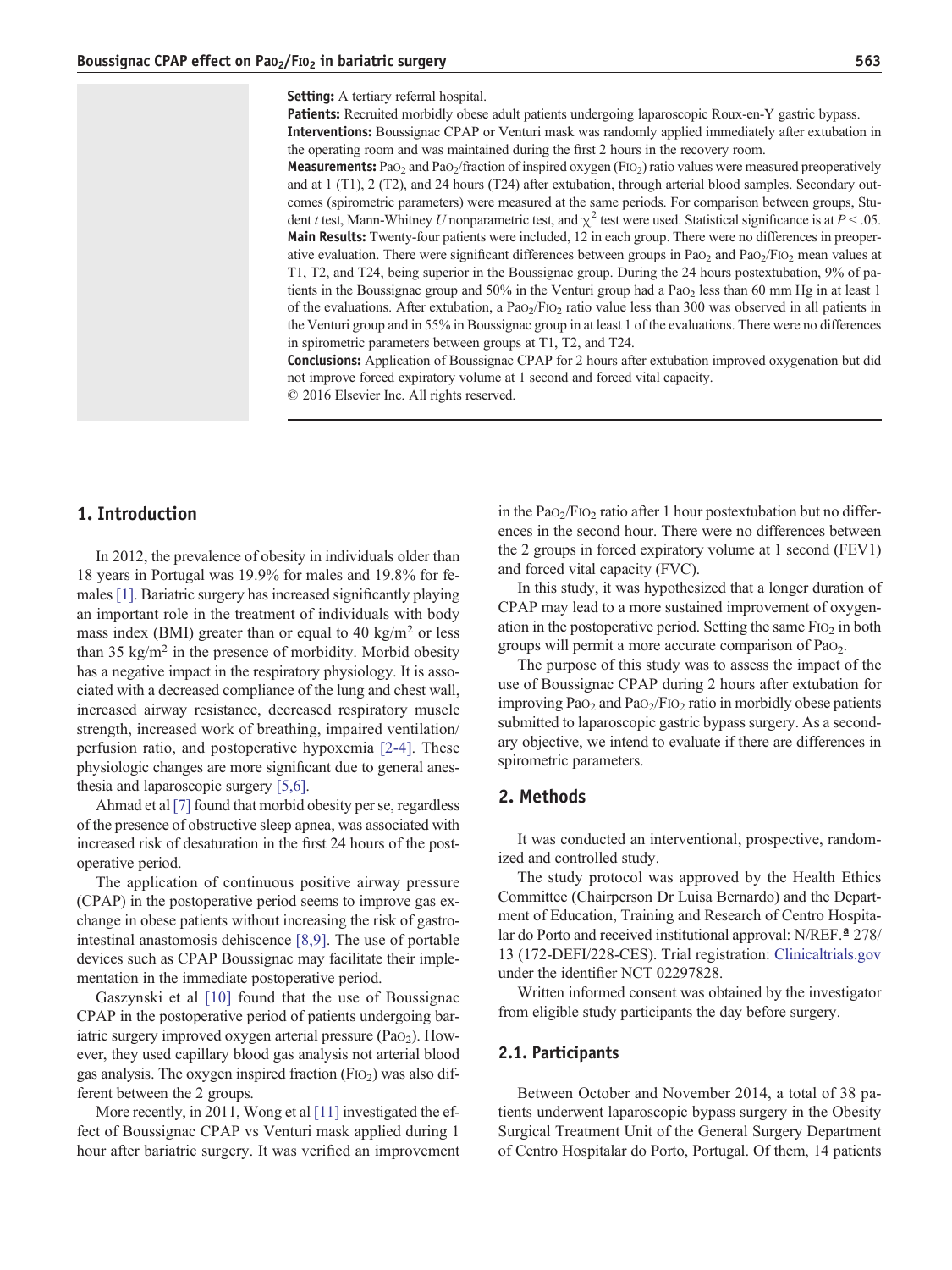<span id="page-2-0"></span>

Fig. 1 Flow diagram.  $OSA =$  obstructive sleep apnea.

were excluded from our study because they did not meet the study criteria (5 patients had obstructive sleep apnea with CPAP therapy at home, 4 had asthma, and 5 were also submitted to cholecystectomy in the same procedure; Fig. 1). Twenty-four morbidly obese patients (BMI  $>$ 35 kg/m<sup>2</sup>), aged 18 to 65 years, American Society of Anaesthesiologists (ASA) class I to III, undergoing laparoscopic gastric bypass surgery were recruited by the study investigators. Patients were excluded if they had preexisting lung parenchyma disease, chronic obstructive pulmonary disease, moderate to severe asthma, obstructive sleep apnea already treated with CPAP, congestive heart failure (above class II in the New York Heart Association classification), estimated pulmonary artery pressure greater than or equal to 35 mm Hg, or hemoglobin concentration less than 7 g/dL. Patients with severe psychiatric disorder, language barrier, or anticipated need for invasive ventilation after surgery were also excluded.

## 2.2. Anesthetic and surgical protocol

The anesthetic protocol was provided to the attending anesthesiologist. Patients were monitored with electrocardiogram, noninvasive blood pressure, pulse oximetry, anesthetic depth monitoring (bispectral index [BIS]), and neuromuscular blockade monitoring. Ultrasound-guided arterial catheterization was performed after induction.

Drug administration was adjusted to the patients' ideal body weight (IBW =  $22 \times \text{height}^2$ ) [\[12\],](#page-8-0) to lean body mass [\[13\]](#page-8-0) adding 20% of total body weight to the IBW, and to corrected body weight [\[14\]](#page-8-0) adding 40% of total body weight to the IBW.

Patients were preoxygenated in a ramp position [\[15\]](#page-8-0) (30° tilt of the upper body) applying an  $F1O<sub>2</sub>$  of 1.0 and a CPAP of around 10 cm  $H_2O$  with a face mask for 3 minutes. General anesthesia was induced with propofol 1 to 2 mg/kg and remifentanil 0.1 to 0.2 μg/kg per minute both doses based on patients' lean body mass [\[16,17\]](#page-8-0) and with rocuronium 0.6 mg/kg based on IBW [\[18\]](#page-8-0) (or 1.2 mg/kg if a rapid sequence induction was indicated). All patients underwent endotracheal intubation. Balanced anesthesia was maintained with desflurane and remifentanil continuous infusion, both adjusted to maintain BIS values between 40 and 60 and heart frequency and arterial pressure within 20% of baseline values. A bolus of rocuronium of 0.1 to 0.15 mg/kg was administered if a maximum train-of-four (TOF) count of 2 or higher was observed by mechanomyography.

Patients were ventilated with a controlled pressure mode (pressure-controlled volume guarantee mode) and a positive end-expiratory pressure between 6 and 10 cm  $H_2O$  (unless there was hemodynamic instability), tidal volume 6 to 8 mL/kg, and inspiratory pressure alarm set to 40 cm  $H_2O$ .

Roux-en-Y gastric bypass was performed with a pneumoperitoneum pressure between 12 and 15 mm Hg. All subjects had the same surgeon.

At the end of surgery, desflurane was discontinued, and the  $F1O<sub>2</sub>$  increased to 1.0. Remifentanil perfusion was gradually reduced and stopped after extubation. The neuromuscular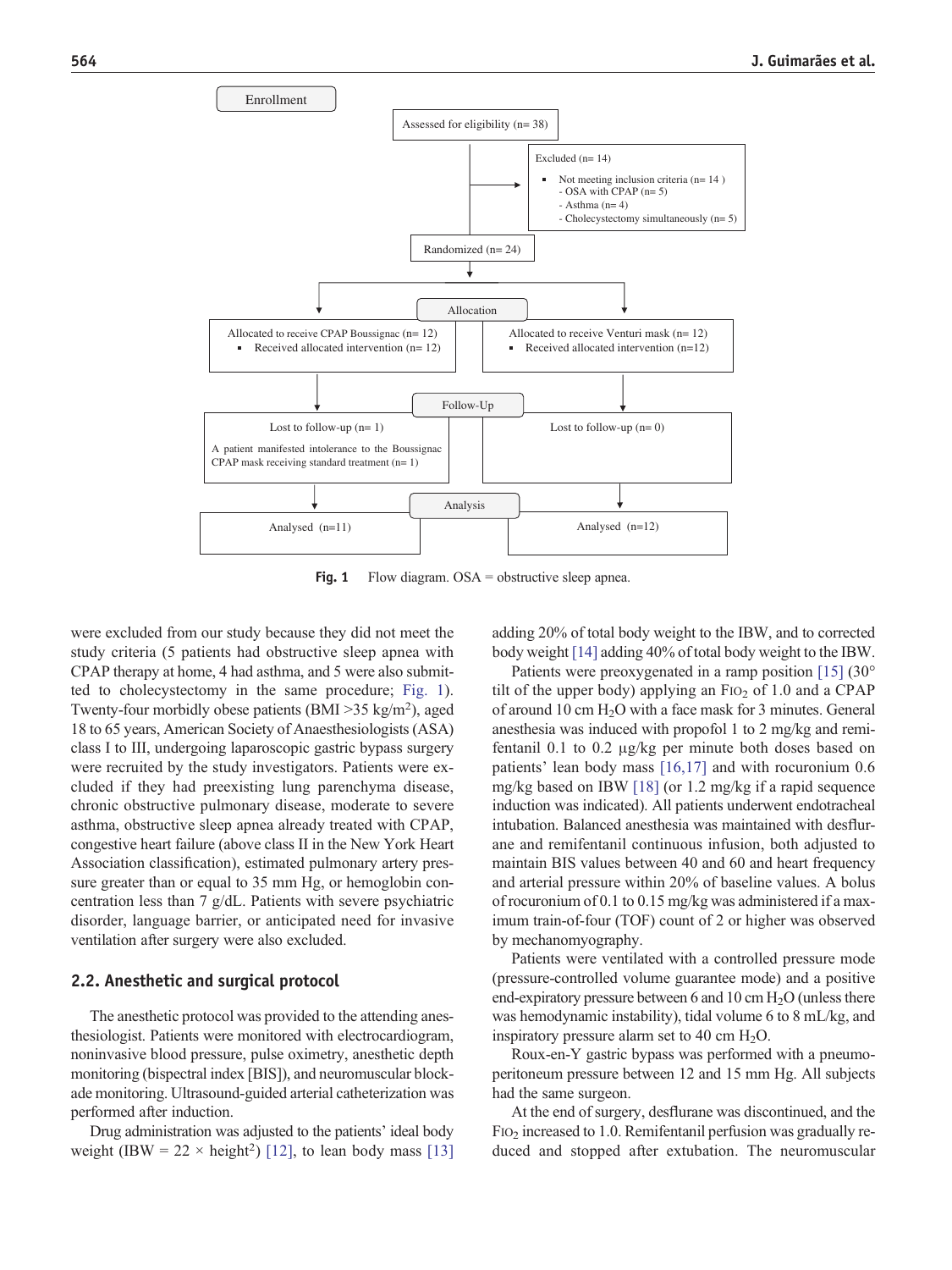blockade was reversed with suggamadex bolus of 2 mg/kg (TOF  $\geq$ 2) based on patient corrected body weight [\[14\]](#page-8-0). Extubation was performed with elevation of the upper body to 30°, with BIS value greater than 70, obeying orders and with complete reversion of neuromuscular blockade (TOF >90%). If a patient remained intubated or extubation was unsuccessful, the patient was excluded from further analysis.

For postoperative analgesia, intravenous paracetamol 1000 mg, parecoxib 40 mg, and tramadol 100-200 mg were administered 30 minutes before the end of surgery. Intravenous morphine was administered in the postanesthesia care unit (PACU) with an initial bolus of 3 mg and repeated if the patient complained of pain (with a maximum dose 0.1 mg/kg adjusted to IBW). Nausea and vomiting prophylaxis was provided by administering intravenous dexametasone 4 mg and ondansetron 4 mg. Droperidol was given as an antiemetic rescue medication in both groups.

After PACU discharge, patients received repeated doses of intravenous paracetamol 1000 mg and parecoxib 40 mg every 12 hours.

#### 2.3. Interventions

Investigators demonstrated how to use the Boussignac CPAP mask (CPAP Boussignac; Vygon, Maia, Portugal) to all patients in the preoperative period. It was used for 5 minutes with the same parameters established for the postextubation period as described below.

Boussignac CPAP was applied immediately after extubation in the operating room. The device was connected to an oxygen cylinder with a 30 L/min flowmeter, and the flow was adjusted to obtain a 5 to 8 cm  $H_2O$  positive pressure (measured with a pressure gauge manometer connected to a side port in the valve device). A regulator device was used to set an  $FiO<sub>2</sub>$ of 0.5. Patients were transported to the PACU with the Boussignac CPAP. After arrival, the device was connected to an oxygen source close to the patient bed. Patients were positioned with a 30 $\degree$  elevation of the upper part of the body in both groups. Boussignac CPAP was maintained in the PACU for a period of 2 hours postextubation. Frequent pressure measurements were done to ensure a pressure delivery of 5 to  $8 \text{ cm H}_2\text{O}$ .

If at any time CPAP was intolerable, patients were treated according to the standard practices in the PACU, and the patient was excluded from further data protocol recording or analysis.

Venturi mask (OXINOVA; Carburos MEDICA, Aragon, Barcelona, Europe) was also presented to all patients during the preoperative visit by the investigator. It was applied immediately after extubation in the operating room. Patients were transported to the PACU with the device connected to the oxygen cylinder with an  $F10<sub>2</sub>$  of 0.5. Venturi mask was maintained in the PACU for 2 hours after extubation.

The management of both devices and all the evaluations in the preoperative and postoperative periods were performed by 2 previously trained investigators.

#### 2.4. Outcomes

The primary outcomes were  $PaO<sub>2</sub>$  and  $PaO<sub>2</sub>/FIO<sub>2</sub>$  ratio values after extubation. To evaluate  $PaO<sub>2</sub>$  and  $PaO<sub>2</sub>/FIO<sub>2</sub>$  ratio, samples for blood gas analysis were collected from radial artery and analyzed in the ABL 90 Flex Analyzer (Radiometer Medical ApS, Bronchoj, Denmark).

Samples were collected, analyzed and recorded in the preoperative period (Tpre;  $F1O<sub>2</sub>$  0.21) before the Boussignac CPAP demonstration; in the postoperative period 1 hour after extubation (T1; F<sub>IO2</sub> 0.5) and 2 hours after extubation (T2;  $FIO<sub>2</sub> 0.21$ ) in the PACU; and 24 hours after extubation (T24;  $F1O<sub>2</sub> 0.21$ ) in the nursing room. After 2 hours postextubation, the device was removed, and the sample was collected with patient breathing room air for 5 minutes before sampling. Arterial samples were collected always before spirometry.

Secondary outcomes included spirometric parameters FEV1 and FVC. A portable spirometer with a mouth piece filter (Superspiro MK1 Spirometer; Micromedical/CareFusion 232 Ltd, Kent, UK) was used by 2 previously trained investigators to evaluate pulmonary function (FEV1 and FVC).

All spirometric measurements were performed with the patient in bed, positioned with a 45° elevation of the upper part of the body. The best value after 3 consecutive measurements was recorded [\[19\].](#page-8-0) Evaluations were done in the preoperative period (Tpre), in the postoperative period 1 hour (T1) and 2 hours (T2) after extubation in the PACU, and 24 hours (T24) after extubation in the nursing room.

The level of sedation (Ramsay scale), postoperative pain (verbal categorical rating scale), and total dose of morphine were recorded in the PACU. Patients were discharged from the PACU if discharge criteria were met.

Postoperative complications, reintubation, intensive care unit (ICU) admission, and length of hospital stay were recorded.

#### 2.5. Blinding and randomization

Randomization using a computer-generated number list was used to allocate patients.

The attending anesthesiologist was blinded until the end of surgery. Before extubation, the sealed randomization envelope was opened by the investigator, and the patient was allocated either to the Boussignac group or the Venturi group.

### 2.6. Sample size and statistical analysis

Based on a previous study [\[10\],](#page-8-0) a difference of 15 mm Hg between groups was considered significant (SD, 8.2 mm Hg) for PaO<sub>2</sub>. Assuming an  $\alpha$  of .05, a sample of 18 patients (9 in each group) would result in a power of 95%. Given an antecipated dropout of 20%, a final sample of 24 patients was obtained (12 in each group).

Statistical analysis was performed using IBM SPSS statistics version 22. Categorical variables are presented as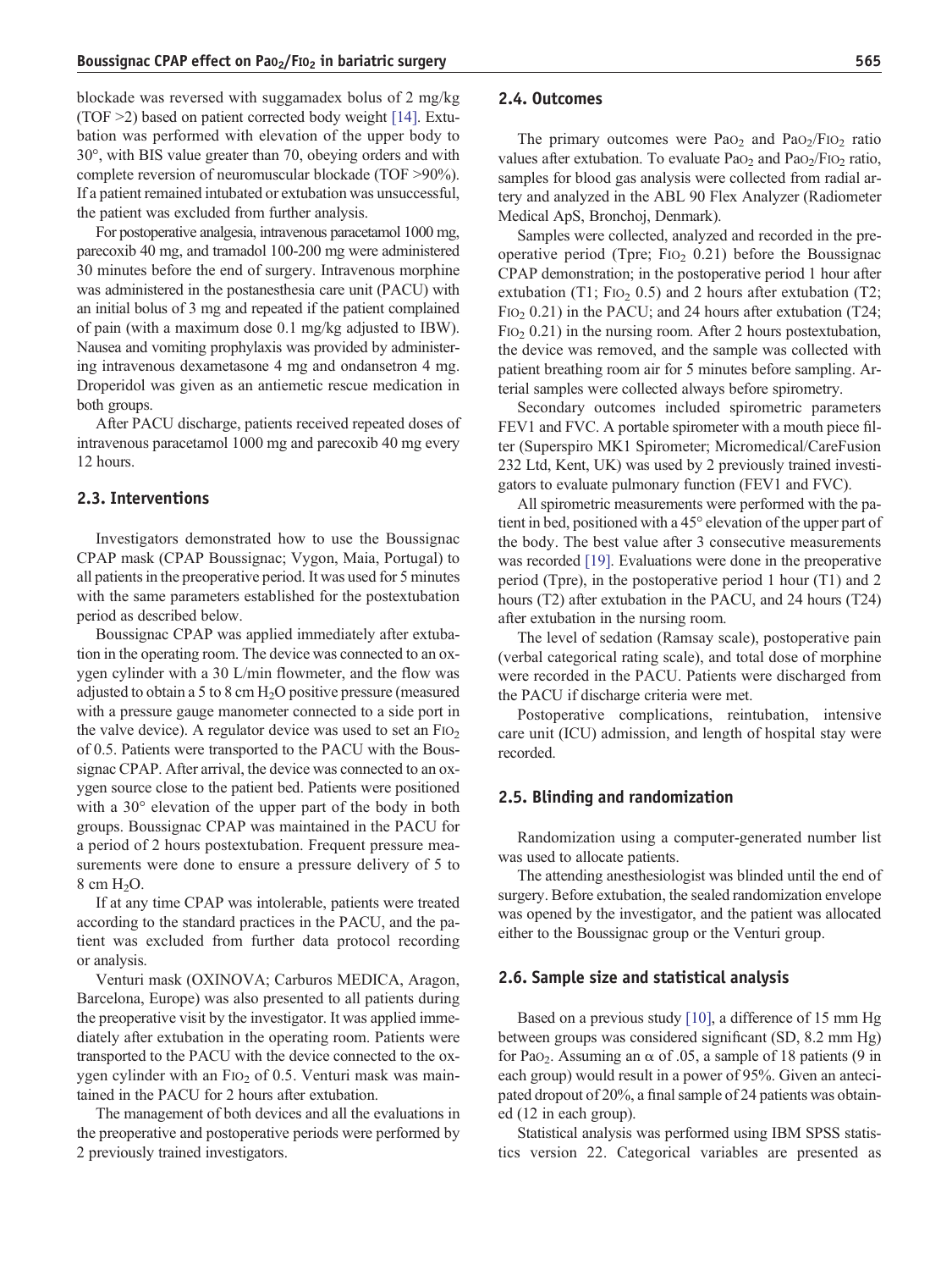frequency and percentage, and continuous variables are presented as mean  $\pm$  SD and median (minimum-maximum). Variables were tested for normal distribution using the Shapiro-Wilk test. For comparison between groups, the Student  $t$  test was used for normally distributed continuous variables (Levene's test for homogeneity of variances), the Mann-Whitney U nonparametric test was used for nonnormally distributed continuous variables; and the  $\chi^2$  test for categorical variables. Friedman nonparametric 2-way analysi of variance was used for comparison within each group. Values higher than 2 SDs were considered data recording artifacts and removed from the analysis.  $P < .05$  was considered to be statistically significant.

# 3. Results

Twenty-four patients were randomly assigned from October to November 2014. All patients were successfully extubated in the end of surgery.

A patient in the Boussignac group demonstrated intolerance to the device in the first minutes after extubation. The patient was transferred to the standard clinical care protocol, the data recording protocol stopped, and he/she was excluded from the analysis ([Fig. 1\)](#page-2-0).

Group analysis included 11 patients in Boussignac group and 12 patients in Venturi group. There were no differences between groups in patients' baseline characteristics and preoperative measurements of variables considered in primary (PaO<sub>2</sub>

and  $PaO<sub>2</sub>/FiO<sub>2</sub>$  ratio) and secondary outcomes (FEV1 and FVC) (Tables 1 and 2).

Pa $O_2$  and Pa $O_2$ /FI $O_2$  mean values 1 hour (T1), 2 hours (T2), and 24 hours (T24) after extubation were superior in the Boussignac group ([Table 2](#page-5-0)).

Mean values of  $PaO<sub>2</sub>/FIO<sub>2</sub>$  ratio less than 300 occurred at T1 in the Boussignac group and at T1 and T2 in the Venturi group [\(Fig. 2](#page-6-0)). During the 24 hours postextubation, 55% ( $n = 6$ ) of patients in Boussignac group had a  $PaO<sub>2</sub>/FIO<sub>2</sub>$  ratio value less than 300 in at least 1 of the evaluations. In the Venturi group, all patients ( $n = 12$ ) had a ratio less than 300 in at least 1 of the evaluations 24 hours after extubation. Regarding PaO<sub>2</sub>, values less than 60 mm Hg occurred only in the postoperative period [\(Fig. 3\)](#page-6-0). During the 24 hours postextubation, 9% of patients  $(n = 1)$  in the Boussignac group and 50% of patients  $(n = 6)$ in the Venturi group had a Pa $O<sub>2</sub>$  less than 60 mm Hg in at least 1 of the evaluations.

Within each group,  $PaO<sub>2</sub>/FIO<sub>2</sub>$  and PaO<sub>2</sub> values had significant differences comparing Tpre, T1, T2, and T24 ([Figs. 2 and](#page-6-0) [3\)](#page-6-0). In the CPAP group, there is a significant difference in  $PaO<sub>2</sub>/$ FIO<sub>2</sub> ratio between Tpre and T1 ( $P = .006$ , adjusted P value for multiple comparisons). No differences from T1 to T2 ( $P >$ .999, adjusted  $P$  value for multiple comparisons) and from T2 to T24 ( $P = .592$ , adjusted P value for multiple comparisons). In the Venturi group, there is a significant difference in PaO<sub>2</sub>/F<sub>IO<sub>2</sub> ratio from Tpre to T1 ( $P < .001$  adjusted P value</sub> for multiple comparisons) and from T1 to T2 ( $P = .034$ , adjusted P value for multiple comparisons). No differences between T2 and T24 ( $P > .999$ , adjusted P value for multiple comparisons).

| Table 1<br>Baseline characteristics of patients. |                    |                    |                   |
|--------------------------------------------------|--------------------|--------------------|-------------------|
| Variables                                        | Boussignac group   | Venturi group      | $\overline{P}$    |
| Age $(y)$                                        | $41.82 \pm 6.98$   | $44.75 \pm 12.28$  | .486              |
| Gender (M/F)                                     | 1/10               | 3/9                | .315              |
| Weight (kg)                                      | $111.82 \pm 17.16$ | $116.38 \pm 18.33$ | .546              |
| Height (m)                                       | $1.60 \pm 0.07$    | $1.64 \pm 0.06$    | .260              |
| BMI $(kg/m2)$                                    | $43.35 \pm 5.56$   | $43.49 \pm 6.49$   | .956              |
| ASA classification $(2/3)$                       | 10/1               | 12/0               | .286              |
| Comorbid conditions                              | 10                 | 12                 | .286              |
| Cardiovascular                                   | 8                  | 8                  |                   |
| Respiratory                                      | 2                  |                    |                   |
| Endocrine                                        | 8                  | 9                  |                   |
| Mallampati score                                 |                    |                    | .542              |
|                                                  | 4                  | 2                  |                   |
| $\mathbf{I}$                                     | 6                  | 9                  |                   |
| III                                              |                    |                    |                   |
| IV                                               | $\theta$           | $\overline{0}$     |                   |
| Neck circumference (cm)                          |                    |                    | .510              |
| $\leq 40$                                        | $\overline{7}$     | 6                  |                   |
| $>40$                                            |                    | 6                  |                   |
| Time of surgery (min)                            | $120.00(87-133)$   | 108.00 (81-324)    | .316 <sup>a</sup> |

 $F =$  female;  $M =$  male.

Data are presented as frequency or mean  $\pm$  SD or median (mininum-maximum).

Nonparametric test.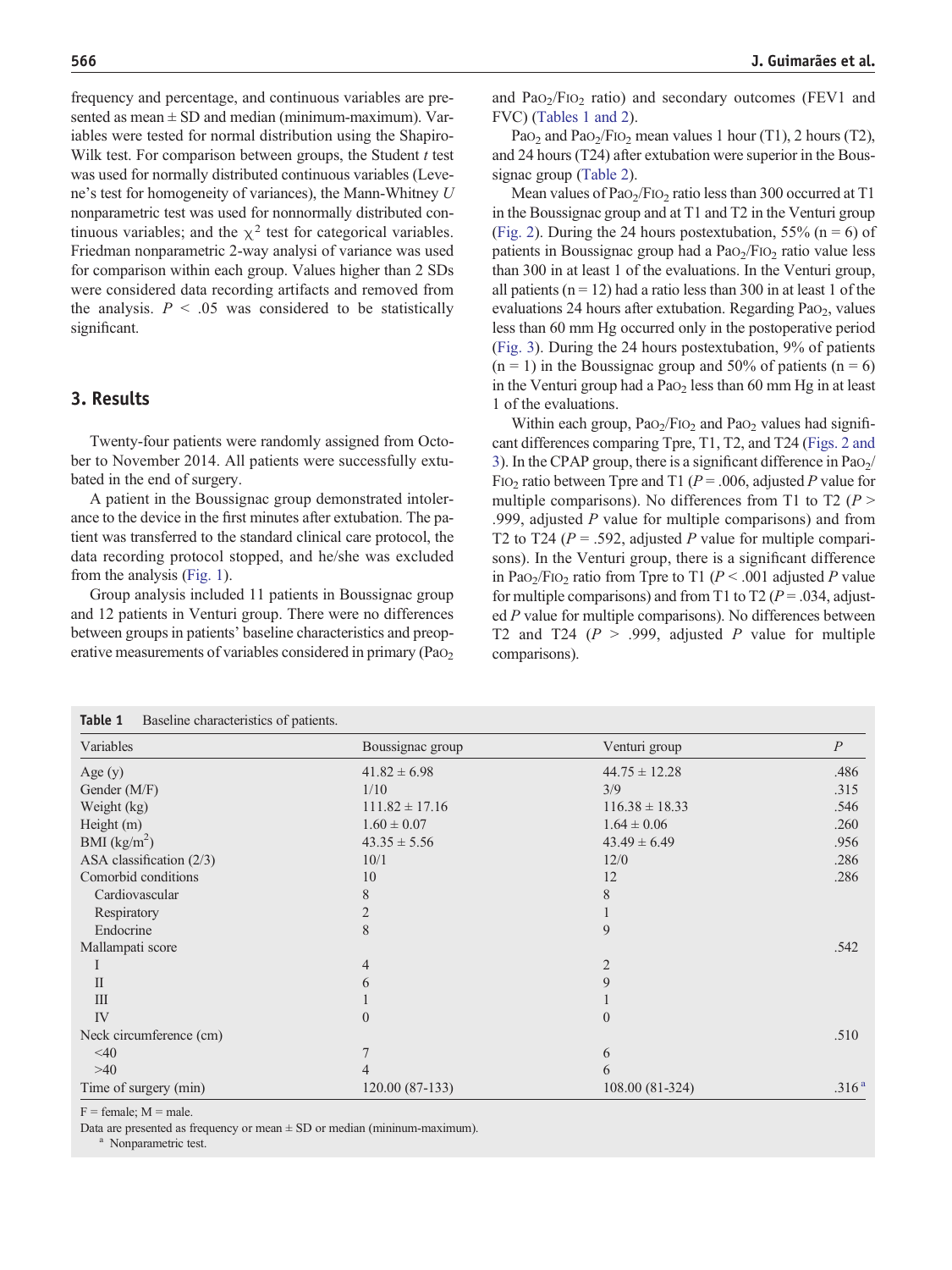<span id="page-5-0"></span>

| Table 2 | Primary and secondary outcomes |  |  |
|---------|--------------------------------|--|--|
|---------|--------------------------------|--|--|

| Variables                                 | Boussignac group   | Venturi group        | $\overline{P}$    |
|-------------------------------------------|--------------------|----------------------|-------------------|
| Preoperative (baseline) data              |                    |                      |                   |
| PaO <sub>2</sub> /FIO <sub>2</sub> $0.21$ | $412.46 \pm 63.94$ | $393.53 \pm 78.35$   | .535              |
| Pa $O_2$ (mm Hg)                          | $86.62 \pm 13.43$  | $82.64 \pm 16.45$    | .535              |
| Pa $\cos_2$ (mm Hg)                       | 35.5 (30.6-43.9)   | $36.7(33.1 - 44.3)$  | .316 <sup>a</sup> |
| A-a gradient                              | $26.06 \pm 10.02$  | $27.13 \pm 13.53$    | .841              |
| FEV1                                      | $2.41 \pm 0.29$    | $2.33 \pm 0.62$      | .700              |
| <b>FVC</b>                                | $2.61 \pm 0.32$    | $2.57 \pm 0.69$      | .862              |
| FEV1/FVC                                  | $0.92 \pm 0.05$    | $0.91 \pm 0.08$      | .531              |
| Postoperative data T1                     |                    |                      |                   |
| PaO <sub>2</sub> /FIO <sub>2</sub> $0.5$  | 257 (129.8-498)    | 192.3 (107.4-230)    | .013 <sup>a</sup> |
| Pa $O_2$ (mm Hg)                          | 128.5 (64.9-249)   | 96.15 (53.7-115)     | .013 <sup>a</sup> |
| Pa $\cos_2$ (mm Hg)                       | $41.32 \pm 4.24$   | $44.89 \pm 5.28$     | .090              |
| A-a gradient                              | 151.6 (30.1-246.7) | 206.25 (189.8-250.8) | .113 <sup>a</sup> |
| FEV1                                      | $1.44 \pm 0.28$    | $1.33 \pm 0.60$      | .577              |
| <b>FVC</b>                                | $1.67 \pm 0.32$    | $1.47 \pm 0.58$      | .300              |
| FEV1/FVC                                  | $0.87 \pm 0.10$    | $0.90 \pm 0.10$      | .485              |
| Postoperative data T2                     |                    |                      |                   |
| PaO <sub>2</sub> /FIO <sub>2</sub> $0.21$ | $358.74 \pm 39.16$ | $294.68 \pm 42.94$   | .001              |
| Pa $O_2$ (mm Hg)                          | $75.34 \pm 8.22$   | $61.88 \pm 9.02$     | .001              |
| Paco <sub>2</sub> (mm Hg)                 | $40.13 \pm 3.50$   | $43.68 \pm 4.22$     | .040              |
| A-a gradient                              | 30 (17.8-43.9)     | 38.6 (29.5-92.4)     | .16 <sup>a</sup>  |
| FEV1                                      | $1.58 \pm 0.20$    | $1.41 \pm 0.50$      | .324              |
| <b>FVC</b>                                | $1.82 \pm 0.25$    | $1.51 \pm 0.51$      | .085              |
| FEV1/FVC                                  | $0.86(0.64-0.98)$  | $0.96(0.76-0.99)$    | .047 <sup>a</sup> |
| Postoperative data T24                    |                    |                      |                   |
| PaO <sub>2</sub> /FIO <sub>2</sub> $0.21$ | $379.26 \pm 43.70$ | $308.97 \pm 28.82$   | < 0.01            |
| Pa $O_2$ (mm Hg)                          | $79.64 \pm 9.18$   | $64.88 \pm 6.05$     | < 0.001           |
| Pa $\cos_2$ (mm Hg)                       | $38.51 \pm 3.53$   | $41.39 \pm 3.28$     | .055              |
| A-a gradient                              | $27.79 \pm 7.93$   | $37.67 \pm 6.45$     | .006              |
| FEV1                                      | $1.89 \pm 0.38$    | $1.66 \pm 0.55$      | .261              |
| <b>FVC</b>                                | $2.07 \pm 0.42$    | $1.82 \pm 0.58$      | .248              |
| FEV1/FVC                                  | $0.92(0.8-0.99)$   | $0.97(0.67-0.99)$    | .928 <sup>a</sup> |

Data are presented as frequency or mean  $\pm$  SD or median (mininum-maximum). <sup>a</sup> Nonparametric test.

Results of other blood gas analysis variables showed that alveolar-arterial gradient (A-a gradient) was significantly lower in the Boussignac group at T24 (Table 2).

Analysis of secondary outcome variables (FEV1 and FVC) showed no differences between groups at T1, T2, and T24 (Table 2).

There were no differences between groups in other variables registered in the postoperative period [\(Table 3\)](#page-7-0).

# 4. Discussion

Pa $O_2$  and Pa $O_2$ /FI $O_2$  ratio were higher in the Boussignac group at 1 and 2 hours postextubation in this study.

Gaszinsky et al [\[10\]](#page-8-0) compared the application of Boussignac CPAP mask with nasal catheter in morbidly obese patients undergoing bariatric surgery showing significant differences in Pa $O<sub>2</sub>$  at 30 minutes, 4 hours, and 8 hours after extubation. The  $FIO<sub>2</sub>$  in both groups was not determined; therefore, the observed differences in Pa $\Omega_2$  may be not related to the CPAP effect. Values of Pa $o_2$  were obtained from capillary samples which are not as accurate as arterial blood samples. In addition, the interventions were maintained during all evaluations not determining if Boussignac CPAP could have a prolonged benefit after its discontinuation. More recently, in 2011, Wong et al [\[11\]](#page-8-0) compared the effect on  $PaO<sub>2</sub>/FIO<sub>2</sub>$  ratio of Boussignac CPAP mask vs Venturi mask. Both were applied for 1 hour with significant improvement in  $PaO<sub>2</sub>/FIO<sub>2</sub>$  ratio 1 hour after extubation. At 2 hours, there were no differences. The  $F1O<sub>2</sub>$  was variable in the Boussignac CPAP mask. Because  $FiO<sub>2</sub>$  was higher in this group, differences in the  $PaO<sub>2</sub>$  values were influenced by this factor and not only by a positive effect of CPAP on ventilation/perfusion matching. In our study, the same  $F1O<sub>2</sub>$  was used in both groups to compare PaO<sub>2</sub> values and to evaluate with more reliability the impact of CPAP on gas exchange and ventilation/perfusion matching immediately after extubation. We also prolonged the intervention for 2 hours. Mean values of  $PaO<sub>2</sub>$  and  $PaO<sub>2</sub>/FiO<sub>2</sub>$ ratio at 1, 2, and 24 hours after extubation were significantly higher in the Boussignac group. The use of Boussignac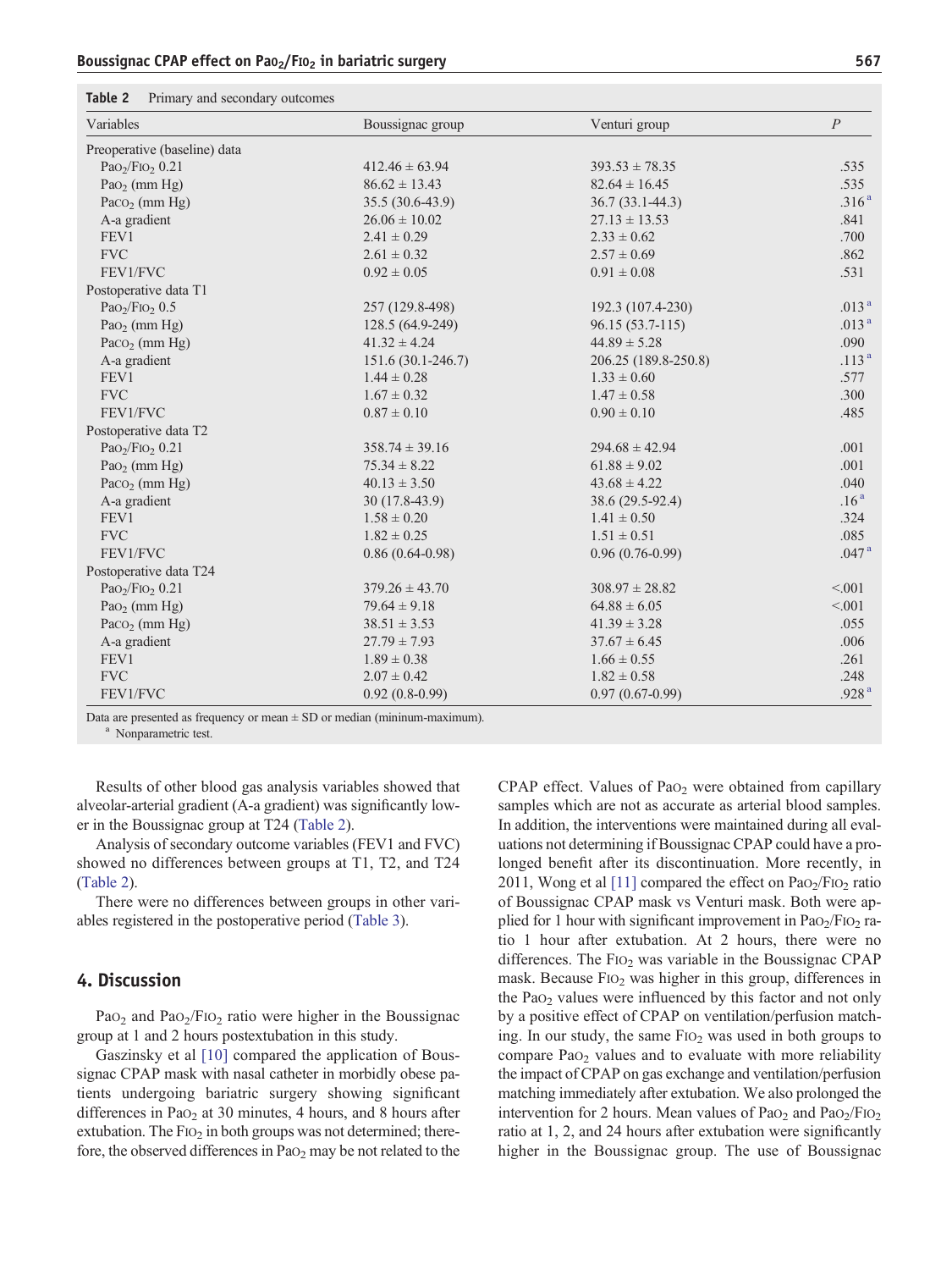<span id="page-6-0"></span>

Fig. 2 Distribution of the PaO<sub>2</sub>/FIO<sub>2</sub> ratio in Boussignac CPAP and in Venturi groups preoperatively (Tpre) and during the evaluations at 1 (T1), 2 (T2), and 24 (T24) hours after extubation (Friedman nonparametric 2-way analysis of variance: Boussignac group  $P = .003$ ; Venturi group  $P \le$ .001). Dashed line (- ) separates PaO<sub>2</sub>/FIO<sub>2</sub> ratio values under and upper 300.



Fig. 3 Distribution of the PaO<sub>2</sub> values (millimeters of mercury) in Boussignac CPAP and in Venturi groups preoperatively (Tpre) and during the evaluations at 1 (T1), 2 (T2), and 24 (T24) hours after extubation (Friedman nonparametric 2-way analysis of variance: Boussignac group  $P$  < .001; Venturi group  $P < .001$ ). Dashed line ( $-$ ) separates PaO<sub>2</sub> values under and upper 60 mm Hg.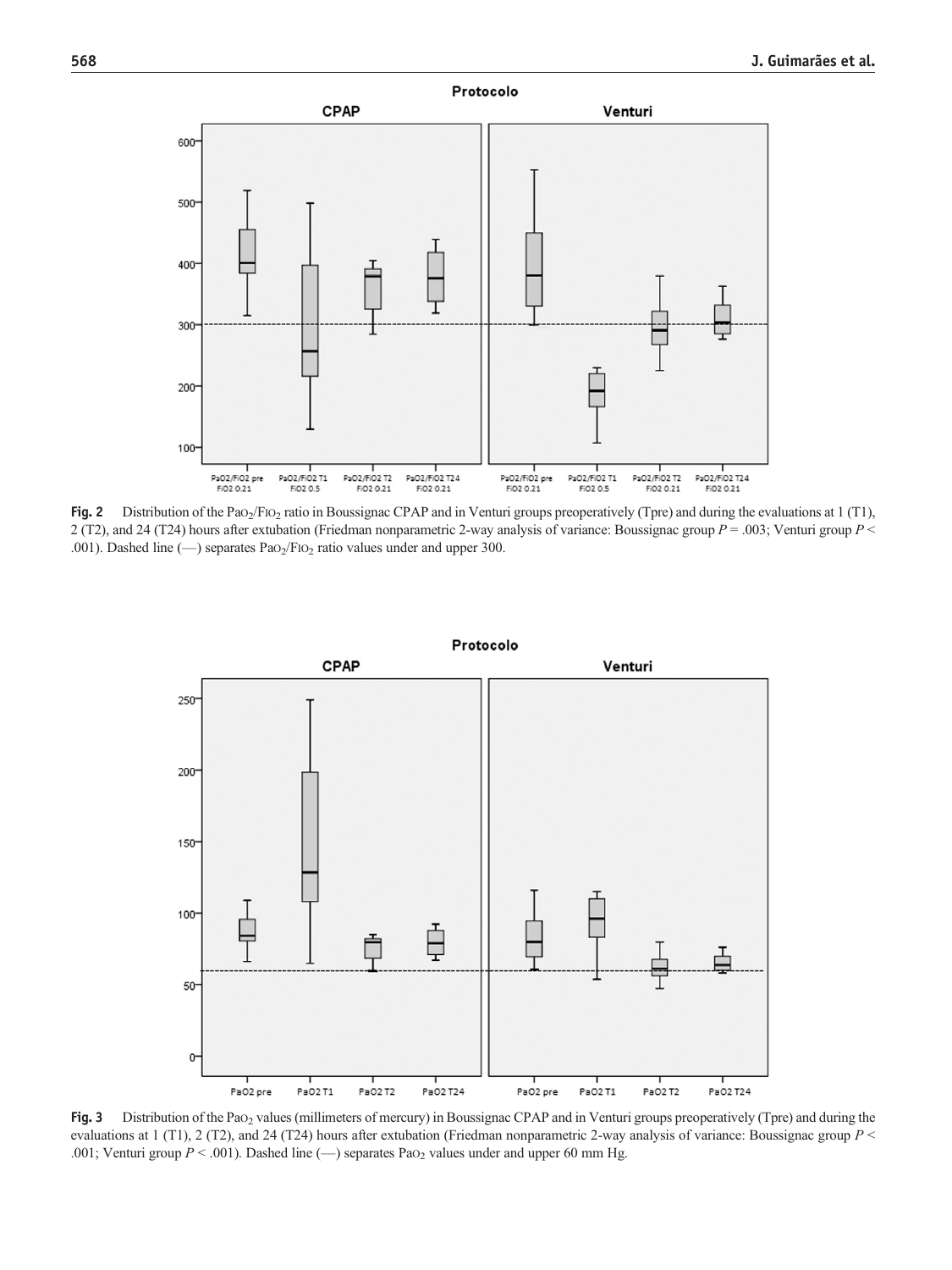<span id="page-7-0"></span>

| Table 3 | Perioperative data |  |
|---------|--------------------|--|
|---------|--------------------|--|

| Variables                      | Boussignac<br>group | Venturi<br>group | $\overline{P}$    |
|--------------------------------|---------------------|------------------|-------------------|
| Total morphine at PACU (mg)    | $6(3-10)$           | $6(3-9)$         | .651 <sup>a</sup> |
| Pain evaluation, PACU T1       |                     |                  | .587              |
| No pain                        | 4                   | $\overline{2}$   |                   |
| Mild pain                      | 5                   | 5                |                   |
| Moderate pain                  | $\overline{2}$      | 3                |                   |
| Intense pain                   | $\theta$            | 1                |                   |
| Severe pain                    | 0                   | 1                |                   |
| Pain evaluation, PACU T2       |                     |                  | .305              |
| No pain                        | 6                   | $\overline{4}$   |                   |
| Mild pain                      | 5                   | 8                |                   |
| Moderate/intense/severe        | $\Omega$            | $\Omega$         |                   |
| Ramsay sedation scale, PACU T1 |                     |                  |                   |
| Level 2                        | 11                  | 12               |                   |
| Other levels $(1/3/4/5)$       | $\overline{0}$      | $\Omega$         |                   |
| Ramsay sedation scale, PACU T2 |                     |                  |                   |
| Level 2                        | 11                  | 12               |                   |
| Other levels $(1/3/4/5)$       | 0                   | $\theta$         |                   |
| Reintubation                   | 0                   | $\Omega$         |                   |
| Postoperative complications    | $\left( \right)$    | $\mathbf b$<br>1 | .328              |
| ICU admission                  | 0                   | 0                |                   |
| Length of hospital stay (d)    | $3(3-4)$            | $3(3-4)$         | .976 <sup>a</sup> |

Data are presented as frequency or mean  $\pm$  SD or median (mininummaximum).<br><sup>a</sup> Nonparametric test.

**b** Wound infection at trocar insertion site.

CPAP for at least 2 hours after extubation resulted in oxygenation improvement until 24 hours.

Regarding the clinical importance of our results, we found that all patients in the Venturi group presented respiratory insufficiency (PaO<sub>2</sub>/F<sub>IO<sub>2</sub> < 300) in at least 1 of the postoperative</sub> evaluations while in the Boussignac group that occurred in 55%. Risk of tissue hypoxia due to a Pa $o<sub>2</sub>$  less than 60 mm Hg was also more frequent in the Venturi group. In both groups,  $PaO<sub>2</sub>/FIO<sub>2</sub>$  ratio decreased significantly from Tpre to T1; however, mean values at T1 were higher in the CPAP group. The mean value of T1 has fulfilled the criteria of respiratory insufficiency only in Venturi group. From T1 to T2,  $PaO<sub>2</sub>/FIO<sub>2</sub>$  values have improved but still significantly less than in the CPAP group.

Results of alveolar-arterial gradient revealed that patients in the Boussignac group had a significant difference in gradient 24 hours after extubation, and this finding may be an indicator of a better ventilation/perfusion matching. Morbidly obese patients develop more atelectasis during anesthesia which frequently persist 24 hours after surgery, whereas it completely resolve in nonobese patients [\[20\].](#page-8-0) Because we have found a lower alveolar-arterial gradient in the Boussignac group, the application of CPAP immediately after extubation may have a positive effect in the prevention of additional atelectasis after surgery.

We observed an important dispersion of  $PaO<sub>2</sub>$  values in the Boussignac group after the first hour [\(Fig. 3](#page-6-0)) which may indicate that some patients may benefit of adjustments on the CPAP level to optimize ventilation/perfusion matching.

FEV1 and FVC tend to decrease with increasing BMI, and the FEV1/FVC keeps well preserved because the major effect is a restrictive ventilation pattern not airway obstruction [\[21\]](#page-8-0). After anesthesia and laparoscopic surgery, pulmonary function is even more compromised [\[22\].](#page-8-0) Considering the effect of CPAP on pulmonary function after bariatric surgery, we did not find significant differences between groups in FEV1 and FVC. Neligan et al [\[23\]](#page-8-0) compared the ventilatory effects of Boussignac CPAP immediatly after extubation vs the application of CPAP 30 minutes after extubation in the recovery room. The CPAP ventilation was maintained for 8 hours after surgery in all patients. Authors concluded that early use of CPAP preserved better the pulmonary function. Other studies evaluated the use of positive pressure bilevel in morbidly obese patients observing better outcomes in oxygen saturation, FEV1, and FVC until 24 hours after surgery [\[8,24,25\]](#page-8-0). In our study, patients were exposed to CPAP only for 2 hours which may be insufficient to have a significant improvement in spirometric parameters. It is also possible that patients may have a better benefit on pulmonary function with the use of inspiratory pressure support.

Regarding possible effects of other variables in the results, patients were all submitted to the same surgery, and the mean surgery times were similar between groups. Opioid consumption, level of pain, and sedation may also influence the ventilatory pattern and pulmonary function [\[26\]](#page-8-0). These factors were evaluated and presented no differences between groups.

This study presents some limitations. It is a single-center study, conducted in a hospital with an obesity surgical treatment unit. Most patients were women, reflecting the demographics of bariatric surgery patients. There is the possibility of different outcomes if more men were enrolled because central obesity is more frequent in men and it has a negative impact in respiratory physiology [\[27-29\].](#page-8-0)

In conclusion, application of Boussignac CPAP for at least 2 hours after extubation improved oxygenation, and this effect is sustained for 24 hours.

## Acknowledgments

We thank Professor Dr Jorge Santos, Director of the Obesity Surgical Treatment Unit of the General Surgery Department of Centro Hospitalar do Porto, Portugal, for surgical collaboration.

# References

- [1] [Sardinha LB, Santos DA, Silva AM, Coelho-e-Silva MJ, Raimundo A,](http://refhub.elsevier.com/S0952-8180(16)30299-9/rf0005) [Moreira H, et al. Prevalence of overweight, obesity, and abdominal obe](http://refhub.elsevier.com/S0952-8180(16)30299-9/rf0005)[sity in a representative sample of Portuguese adults. PLoS One 2012;7:](http://refhub.elsevier.com/S0952-8180(16)30299-9/rf0005) [e47883.](http://refhub.elsevier.com/S0952-8180(16)30299-9/rf0005)
- [2] [Chau EHL, Mokhlesi B, Chung F. Obesity hypoventilation syndrome](http://refhub.elsevier.com/S0952-8180(16)30299-9/rf0010) [and anesthesia. Sleep Med Clin 2013;8:135-47.](http://refhub.elsevier.com/S0952-8180(16)30299-9/rf0010)